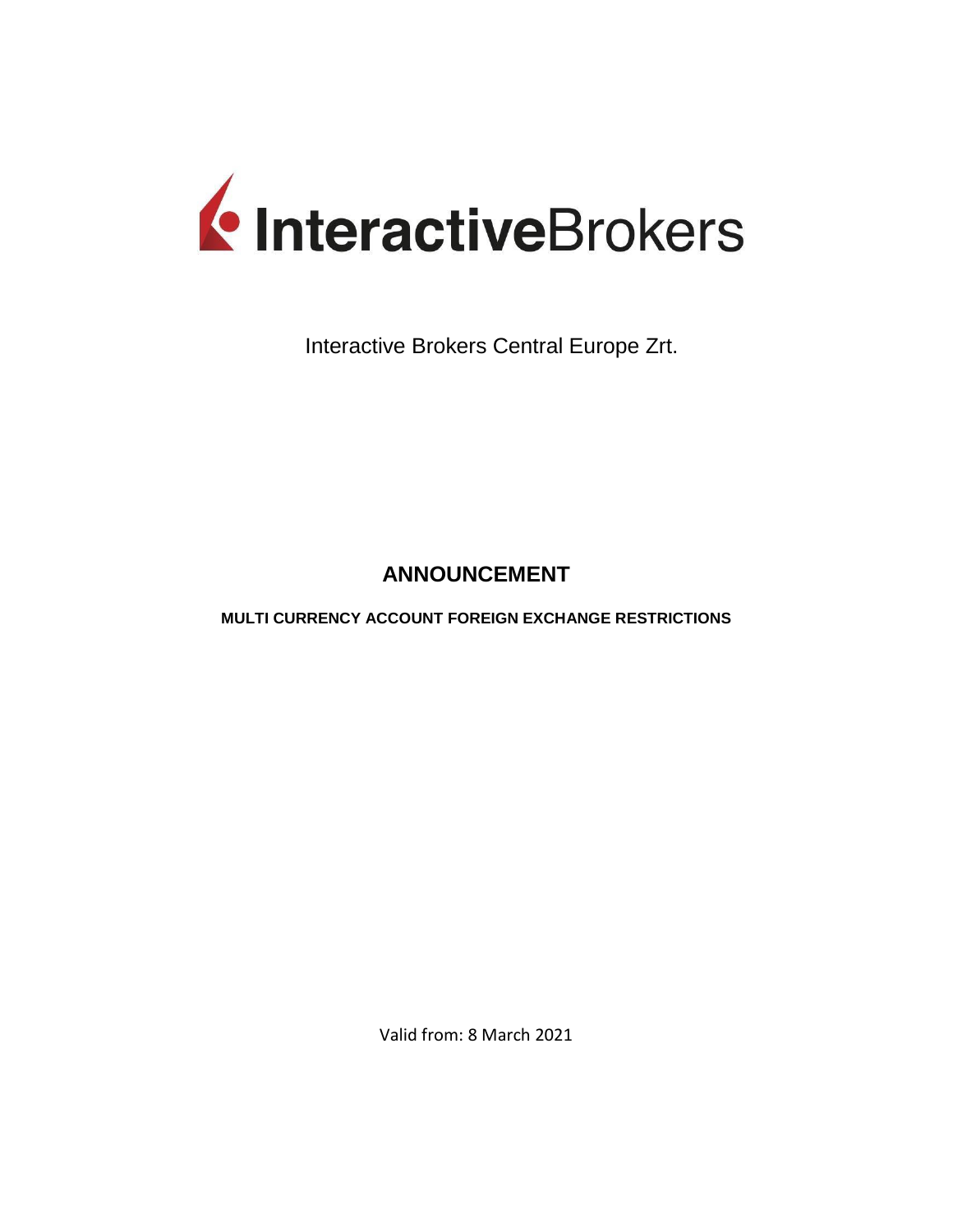Interactive Brokers Central Europe Zrt. ("IBCE") supports a limited number of deposit currencies. The following ten cash deposit currencies, the "Allowed Deposit Currencies" are:

EUR, USD, GBP, CHF, DKK, NOK, SEK, HUF, CZK, PLN

You will be required to nominate a base currency from the Allowed Deposit Currencies. In accordance with the client asset protection rules in Hungary, we protect your funds at credit institutions in the Allowed Deposit Currencies.

## IBCE Initiated Foreign Exchange Conversions

If you have a Cash account, (one without investment loan permissions) when you transact in currencies other than the Allowed Deposit Currencies, IBCE will convert the currency value of the transaction into your nominated base currency.

For example: An IBCE client with a Cash account places an order for a CAD denominated security. Our system will check if the client has sufficient equivalent available funds in the Allowed Deposit Currencies, and if it does, the order will be sent to the exchange.

- On trade date, IBCE will automatically convert an equivalent amount of CAD from the nominated base currency, leaving no residual CAD cash balance in the account at day's end.
- Similarly, at a later date, if the same client wishes to sell their CAD denominated security, IBCE will automatically convert the CAD proceeds to the nominated base currency to make settlement, once again leaving no residual CAD cash balances in the account at day's end.
- The same process occurs when cash flows are generated from positions (e.g. dividends, interest). All conversions take place when the cash is deposited to or withdrawn from the account, not when it is accrued.

For investment loan accounts transactions that result in net positive cash balances in currencies other than the Allowed Deposit Currencies, the same auto conversion process will occur. Transactions that result in negative cash balances will be allowed in the transaction currency. (see below)

## Client Initiated Foreign Exchange Conversions

Clients are permitted to do FX spot transactions if they are in connection with an investment service. FX spot transactions that are purely speculative in nature and are not connected to a prior investment service transaction are disallowed.

FX transactions that are connected to an investment service:

- For an investment loan account, the client can enter transactions that create cash debits (loans) in any currency. IBCE will not auto-convert your transaction but will create an investment loan in the currency of the trade. It will be the client's discretion when to initiate an FX conversion to pay the investment loan in part or in full.
- For all accounts (cash and investment loan), any positive cash that is generated as the result of a trade or cash flows from a position you hold (e.g. dividends interest) will not be autoconverted if it is in the Allowed Deposit Currencies. It will be the client's discretion to initiate